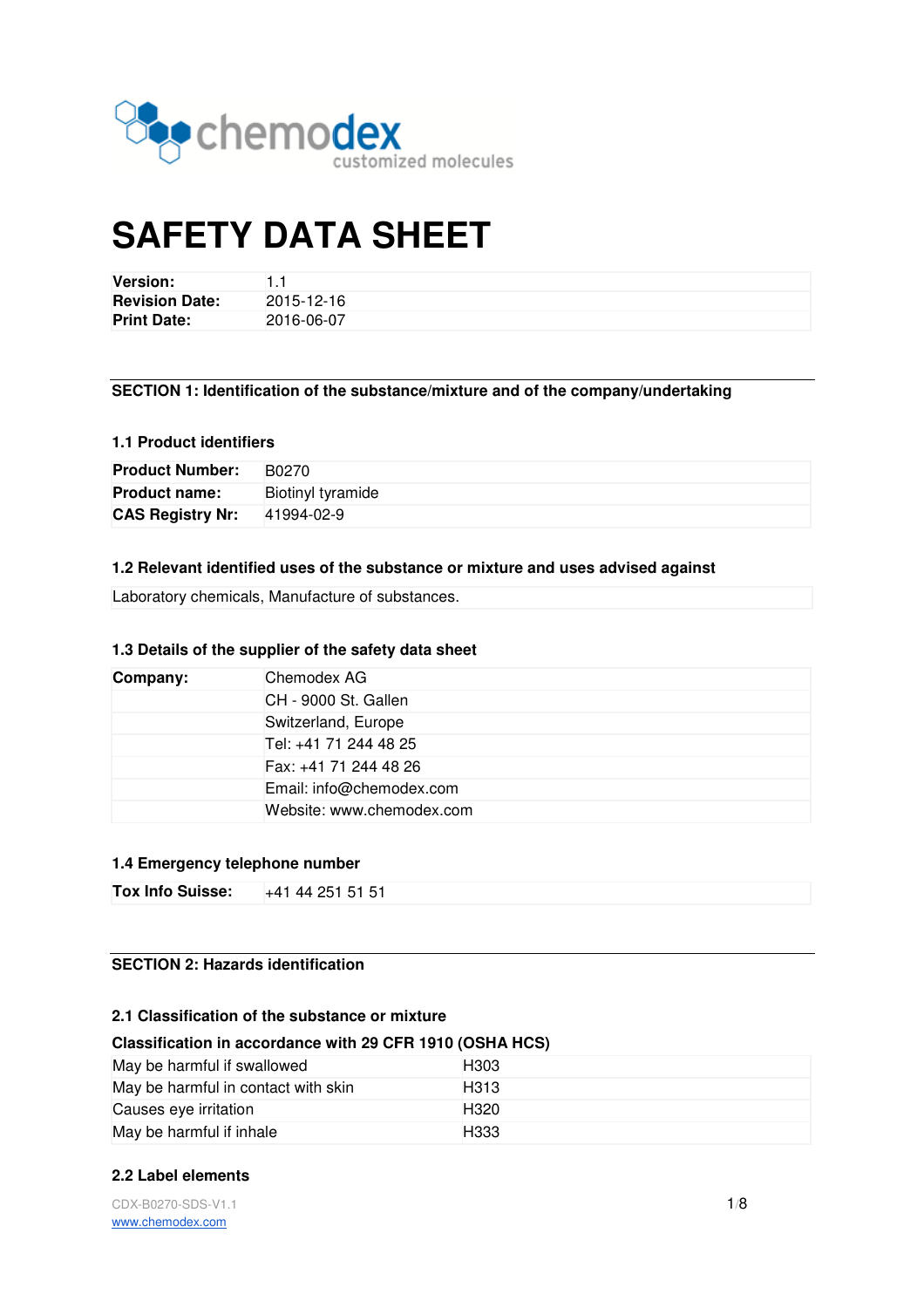## **Labelling according Regulation (EC) No. 1272/208**

## **Precautionary statement(s)**

| P <sub>260</sub> | Do not breathe dust / fume / gas / mist / vapours / spray.                                                                                              |
|------------------|---------------------------------------------------------------------------------------------------------------------------------------------------------|
| P280             | Wear protective gloves / protective clothing / eye protection /<br>face protection                                                                      |
| $P301 + P310$    | If swallowed: Immediately call a poison center or doctor / physician.                                                                                   |
|                  | P303 + P361 + P353 IF ON SKIN (or hair): Take off immediately all<br>contaminated clothing. Rinse skin with water / shower.                             |
| $P304 + P312$    | IF INHALED: Call a POISON CENTER or doctor/physician<br>if you feel unwell.                                                                             |
|                  | P305 + P351 + P338 IF IN EYES: Rinse cautiously with water for<br>several minutes. Remove contact lenses if present and easy to do continue<br>rinsing. |

## **2.3 Other hazards**

Supplemental Hazard Statements: none

## **SECTION 3: Composition/information on ingredients**

## **3.1 Substances**

| <b>Synonyms:</b>         | Biotin-Phenol  BP  N-(4-Hydroxyphenethyl)-5-((3aS,4S,6aR)-2-oxohexahydro-<br>1H-thieno[3,4-d]imidazol-4-yl)pentanamide |
|--------------------------|------------------------------------------------------------------------------------------------------------------------|
| Mol. Formula:            | C <sub>18</sub> H <sub>25</sub> N <sub>3</sub> O <sub>3</sub> S                                                        |
| Mol. Weight:             | 363.47 g/mol                                                                                                           |
| <b>CAS Registry No.:</b> | 41994-02-9                                                                                                             |

| <b>Component</b>         | <b>Classification</b>                                                                 | <b>Concentration</b> |
|--------------------------|---------------------------------------------------------------------------------------|----------------------|
| <b>Biotinyl tyramide</b> | CAS-No. 41994-02-9<br>Skin Irrit. 2; Eye Irrit. 2A;<br>STOT SE 3; H315, H319.<br>H335 |                      |

## **SECTION 4: First aid measures**

#### **4.1 Description of first aid measures**

#### **General advice**

Consult a physician. Show this safety data sheet to the doctor in attendance.

#### **If inhaled**

If breathed in, move person into fresh air. If not breathing, give artificial respiration. Consult a physician.

## **In case of skin contact**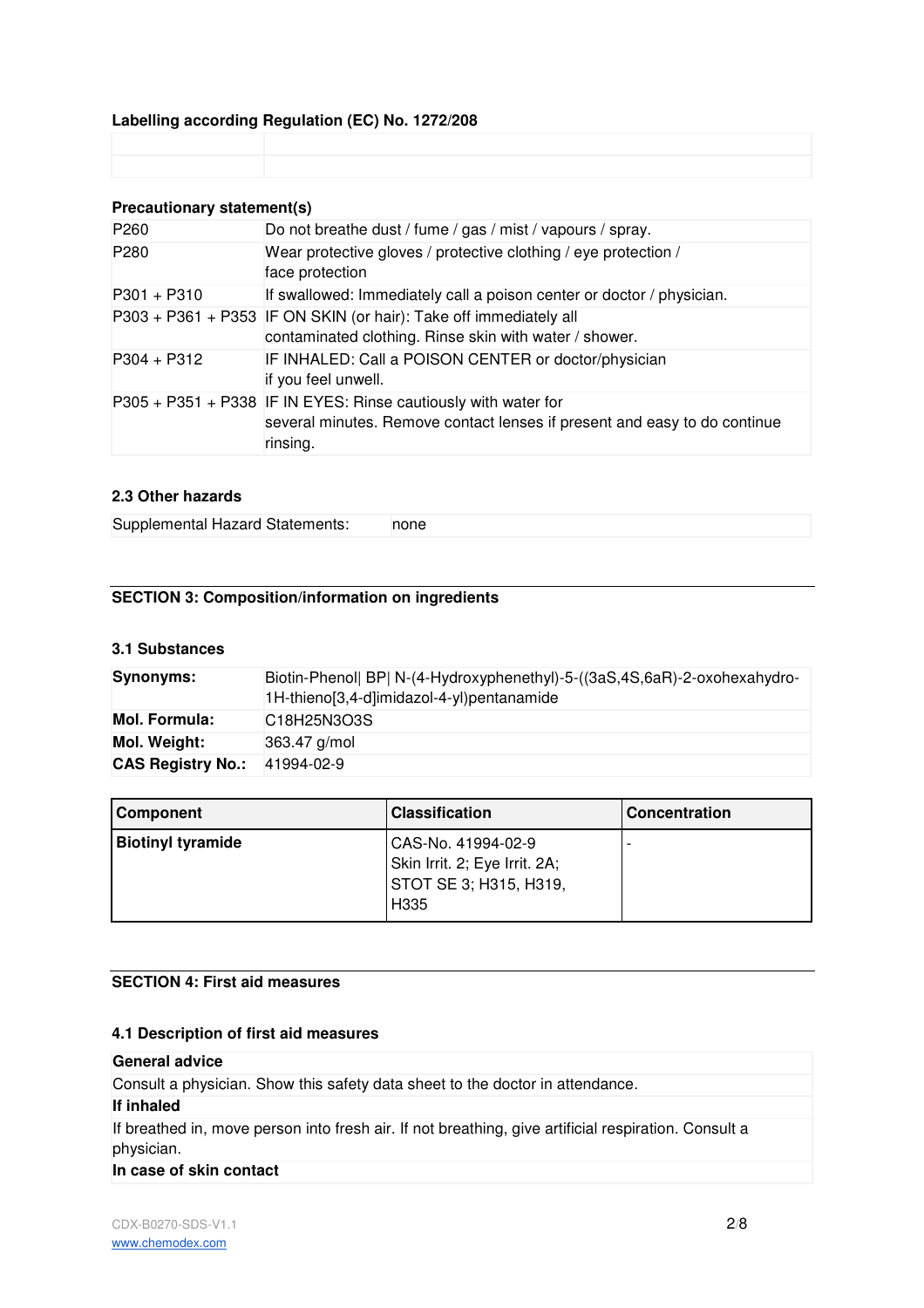Wash off with soap and plenty of water. Consult a physician. **In case of eye contact** Rinse thoroughly with plenty of water for at least 15 minutes and consult a physician. **If swallowed** Never give anything by mouth to an unconscious person. Rinse mouth with water. Consult a physician.

## **4.2 Most important symptoms and effects, both acute and delayed**

The most important known symptoms and effects are described in the labelling (see section 2.2) and/or in section 11

## **4.3 Indication of any immediate medical attention and special treatment needed**

No data available

#### **SECTION 5: Firefighting measures**

#### **5.1 Extinguishing media**

Use water spray, alcohol-resistant foam, dry chemical or carbon dioxide.

#### **5.2 Special hazards arising from the substance or mixture**

Carbon oxides, Hydrogen fluoride, silicon oxides

## **5.3 Advice for firefighters**

Wear self contained breathing apparatus for fire fighting if necessary.

## **5.4 Further information**

No data available

## **SECTION 6: Accidental release measures**

#### **6.1 Personal precautions, protective equipment and emergency procedures**

Use personal protective equipment. Avoid dust formation. Avoid breathing vapours, mist or gas. Ensure adequate ventilation. Evacuate personnel to safe areas. Avoid breathing dust. For personal protection see section 8.

## **6.2 Environmental precautions**

Do not let product enter drains.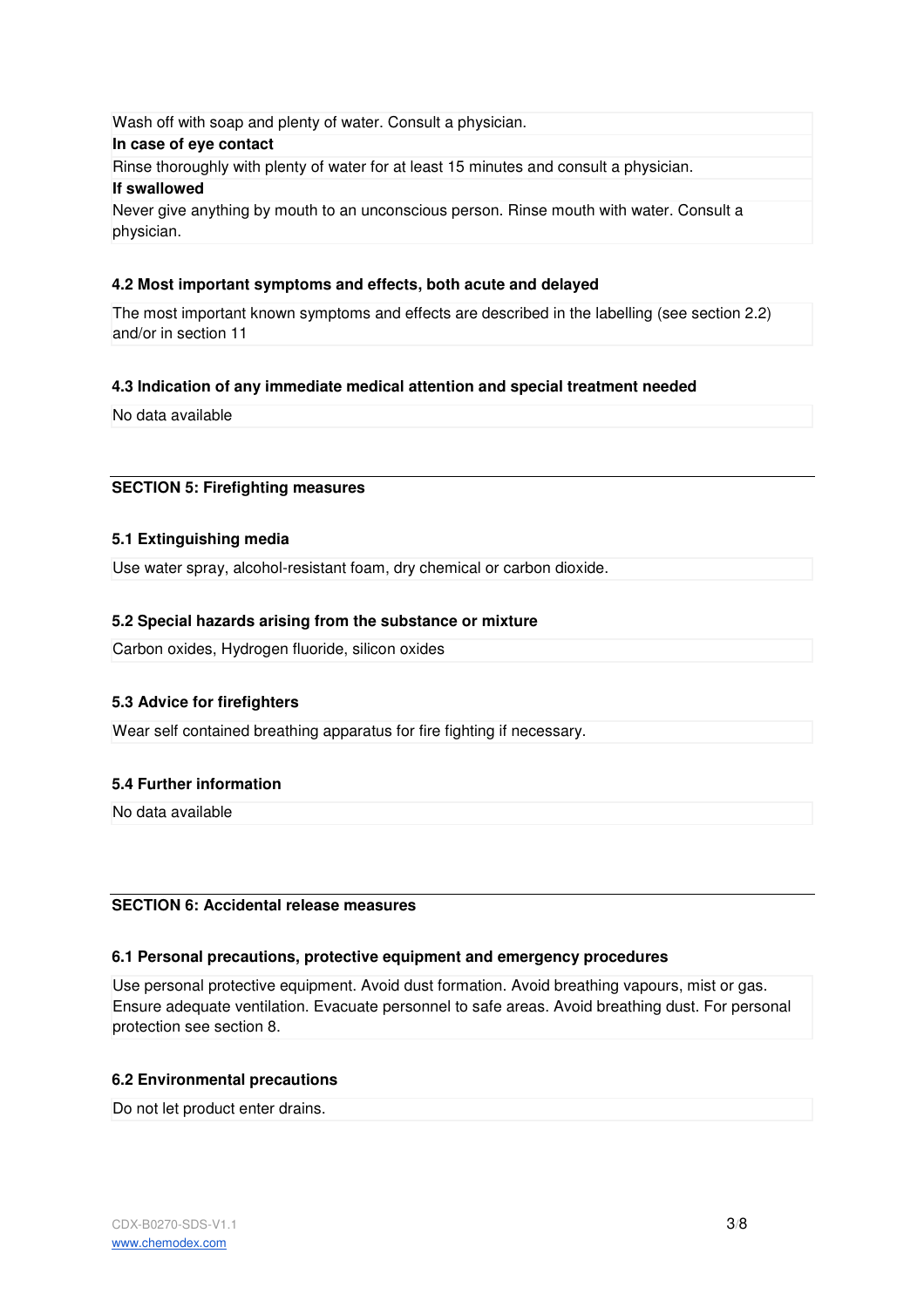## **6.3 Methods and material for containment and cleaning up**

Pick up and arrange disposal without creating dust. Sweep up and shovel. Keep in suitable, closed containers for disposal.

#### **6.4 Reference to other sections**

For disposal see section 13.

## **SECTION 7: Handling and storage**

#### **7.1 Precautions for safe handling**

Avoid contact with skin and eyes. Avoid formation of dust and aerosols. Provide appropriate exhaust ventilation at places where dust is formed.Normal measures for preventive fire protection. For precautions see section 2.2.

#### **7.2 Conditions for safe storage**

Keep container tightly closed in a dry and well-ventilated place. Protect from light and moisture. | Keep cool and dry. Store at -20°C.

#### **7.3 Specific end use(s)**

Apart from the uses mentioned in section 1.2 no other specific uses are stipulated

#### **SECTION 8: Exposure controls/personal protection**

#### **8.1 Control parameters**

#### **Components with workplace control parameters**

Contains no substances with occupational exposure limit values.

#### **8.2 Exposure controls**

#### **Appropriate engineering controls**

Handle in accordance with good industrial hygiene and safety practice. Wash hands before breaks and at the end of workday.

#### **Personal protective equipment**

#### **Eye/face protection**

Safety glasses with side-shields conforming to EN166 Use equipment for eye protection tested and approved under appropriate government standards such as NIOSH (US) or EN 166(EU).

## **Skin protection**

Handle with gloves. Gloves must be inspected prior to use. Use proper glove removal technique (without touching glove's outer surface) to avoid skin contact with this product. Dispose of contaminated gloves after use in accordance with applicable laws and good laboratory practices. Wash and dry hands.

## **Body Protection**

impervious clothing, The type of protective equipment must be selected according to the concentration and amount of the dangerous substance at the specific workplace.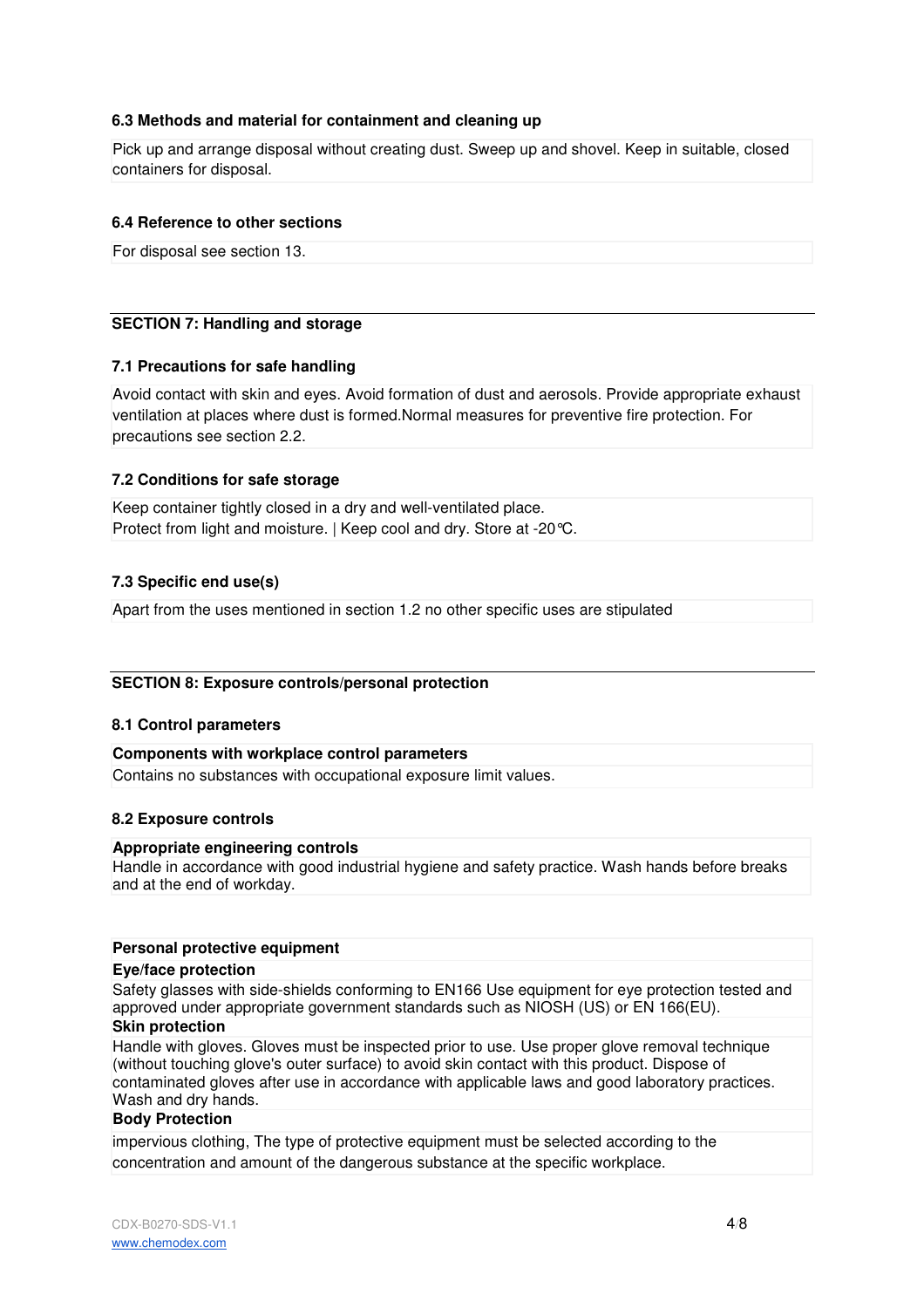#### **Respiratory protection**

For nuisance exposures use type P95 (US) or type P1 (EU EN 143) particle respirator.For higher level protection use type OV/AG/P99 (US) or type ABEK-P2 (EU EN 143) respirator cartridges. Use respirators and components tested and approved under appropriate government standards such as NIOSH (US) or CEN (EU).

#### **Control of environmental exposure**

Do not let product enter drains.

## **SECTION 9: Physical and chemical properties**

## a) **Appearance:** White powder. b) **Odour:** No data available c) **Odour Threshold:** No data available d) **pH:** No data available e) Melting point/freezing point: 193-196°C f) **Boiling point** No data available g) **Flash point:** No data available h) **Evaporation rate:** No data available i) **Flammability (solid, gas):** No data available j) **Upper/lower flammability or explosive limits:** No data available No data available k) **Vapour pressure:** No data available l) **Vapour density:** No data available m) **Relative density:** No data available n) **Solubility:** Soluble in chloroform. o) **Partition coefficient (noctanol/water):** No data available p) **Auto-ignition temperature:** No data available q) **Decomposition temperature:** No data available r) **Viscosity:** No data available s) **Explosive properties:** No data available t) **Oxidizing properties:** No data available

## **9.1 Information on basic physical and chemical properties**

#### **9.2 Other information**

No data available

## **SECTION 10: Stability and reactivity**

#### **10.1 Reactivity**

No data available

## **10.2 Chemical stability**

Stable for at least 2 years under recommended storage conditions.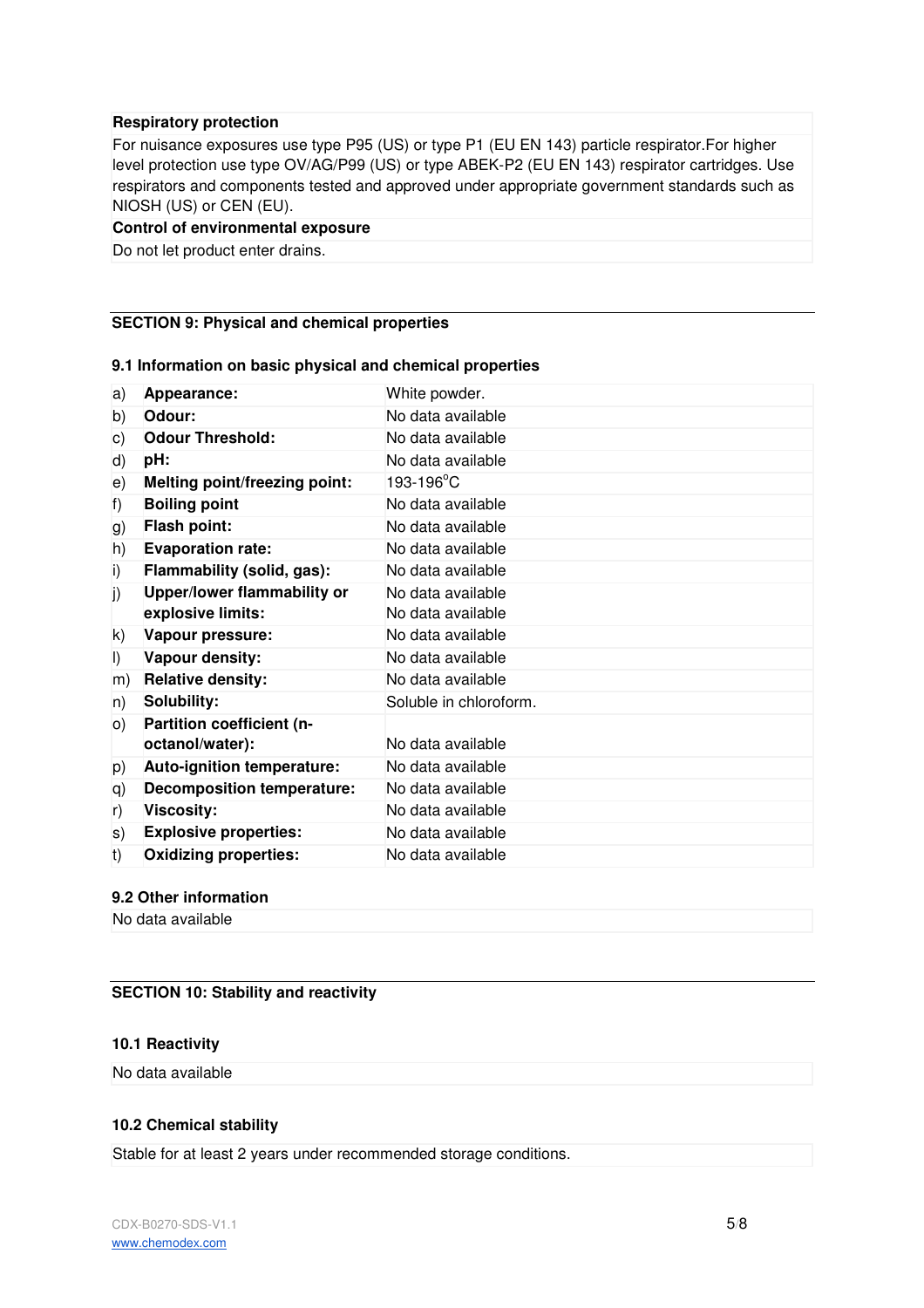## **10.3 Possibility of hazardous reactions**

No data available

#### **10.4 Conditions to avoid**

No data available

## **10.5 Incompatible materials**

Strong oxidizing agents

#### **10.6 Hazardous decomposition products**

No data available

## **SECTION 11: Toxicological information**

## **11.1 Information on toxicological effects**

| <b>Acute toxicity</b>                                   |                                                                                                                                                            |
|---------------------------------------------------------|------------------------------------------------------------------------------------------------------------------------------------------------------------|
| No data available                                       |                                                                                                                                                            |
|                                                         | <b>Skin corrosion/irritation</b>                                                                                                                           |
| No data available                                       |                                                                                                                                                            |
|                                                         | Serious eye damage/eye irritation                                                                                                                          |
| No data available                                       |                                                                                                                                                            |
|                                                         | Respiratory or skin sensitisation                                                                                                                          |
| No data available                                       |                                                                                                                                                            |
|                                                         | Germ cell mutagenicity                                                                                                                                     |
| No data available                                       |                                                                                                                                                            |
| Carcinogenicity                                         |                                                                                                                                                            |
| IARC:                                                   | No component of this product present at levels greater than or equal to 0.1% is identified<br>as probable, possible or confirmed human carcinogen by IARC. |
| ACGIH:                                                  | No component of this product present at levels greater than or equal to 0.1% is identified<br>as a carcinogen or potential carcinogen by ACGIH.            |
| NTP:                                                    | No component of this product present at levels greater than or equal to 0.1% is identified<br>as a known or anticipated carcinogen by NTP.                 |
| OSHA:                                                   | No component of this product present at levels greater than or equal to 0.1% is identified<br>as a carcinogen or potential carcinogen by OSHA.             |
| <b>Reproductive toxicity</b>                            |                                                                                                                                                            |
| No data available                                       |                                                                                                                                                            |
|                                                         | Specific target organ toxicity - single exposure                                                                                                           |
|                                                         | Inhalation - May cause respiratory irritation.                                                                                                             |
|                                                         | Specific target organ toxicity - repeated exposure                                                                                                         |
| No data available                                       |                                                                                                                                                            |
| <b>Aspiration hazard</b>                                |                                                                                                                                                            |
| No data available                                       |                                                                                                                                                            |
| <b>Additional Information</b>                           |                                                                                                                                                            |
| <b>RTECS: Not available</b><br>thoroughly investigated. | To the best of our knowledge, the chemical, physical, and toxicological properties have not been                                                           |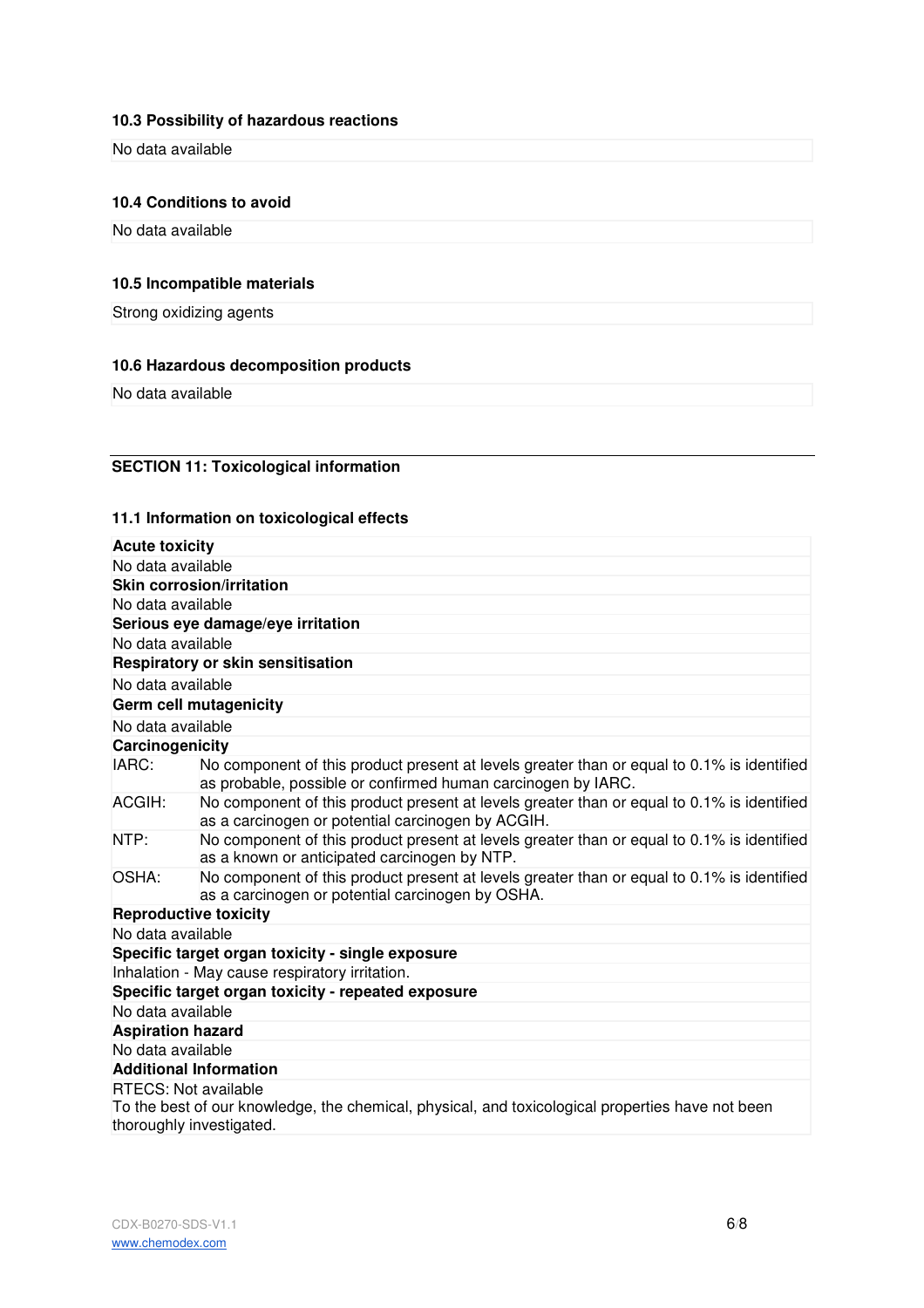## **SECTION 12: Ecological information**

## **12.1 Toxicity**

No data available

#### **12.2 Persistence and degradability**

No data available

## **12.3 Bioaccumulative potential**

No data available

#### **12.4 Mobility in soil**

No data available

## **12.5 Results of PBT and vPvB assessment**

PBT/vPvB assessment not available as chemical safety assessment not required/not conducted

#### **12.6 Other adverse effects**

No data available

## **SECTION 13: Disposal considerations**

## **13.1 Waste treatment methods**

#### **Product**

Offer surplus and non-recyclable solutions to a licensed disposal company. Contact a licensed professional waste disposal service to dispose of this material.

## **Contaminated packaging**

Dispose of as unused product.

## **SECTION 14: Transport information**

## **14.1 - 14.5 UN number and proper shipping name, Transport hazard class(es), Transport hazard class(es), Environmental hazards**

## **DOT (US)**

Not dangerous goods

#### **IMDG**

Not dangerous goods

## **IATA**

Not dangerous goods

## **14.6 Special precautions for user**

No data available